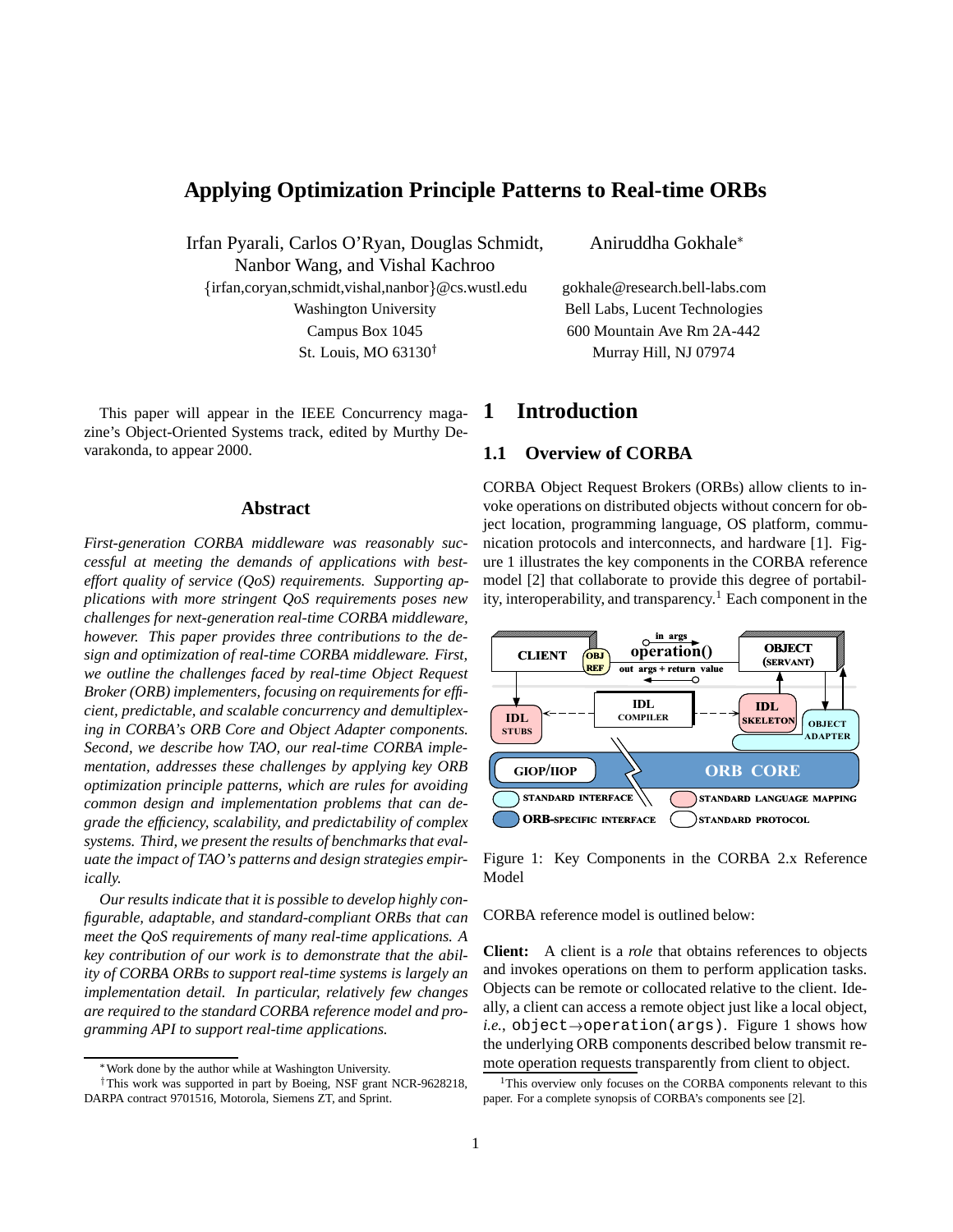**Object:** In CORBA, an object is an instance of an OMG Interface Definition Language (IDL) interface. Each object is identified by an *object reference*, which associates one or more paths through which a client can access an object on a server. An *object ID* associates an object with its implementation, called a servant, and is unique within the scope of an Object Adapter. Over its lifetime, an object has one or more servants associated with it that implement its interface.

**Servant:** This component implements the operations defined by an OMG IDL interface. In object-oriented (OO) languages, such as C++ and Java, servants are implemented using one or more class instances. In non-OO languages, such as C, servants are typically implemented using functions and structs. A client never interacts with servants directly, but always through objects identified by object references.

**ORB Core:** When a client invokes an operation on an object, the ORB Core is responsible for delivering the request to the object and returning a response, if any, to the client. An ORB Core is implemented as a run-time library linked into client and server applications. For objects executing remotely, a CORBA-compliant ORB Core communicates via a version of the General Inter-ORB Protocol (GIOP), such as the Internet Inter-ORB Protocol (IIOP) that runs atop the TCP transport protocol. In addition, custom Environment-Specific Inter-ORB protocols (ESIOPs) can also be defined.

**OMG IDL Stubs and Skeletons:** IDL stubs and skeletons serve as a "glue" between the client and servants, respectively, and the ORB. Stubs implement the *Proxy* pattern [3] and provide a strongly-typed, *static invocation interface* (SII) that marshals application parameters into a common message-level representation. Conversely, skeletons implement the *Adapter* pattern [3] and demarshal the message-level representation back into typed parameters that are meaningful to an application.

**IDL Compiler:** An IDL compiler transforms OMG IDL definitions into stubs and skeletons that are generated automatically in an application programming language, such as C++ or Java. In addition to providing programming language transparency, IDL compilers eliminate common sources of network programming errors and provide opportunities for automated compiler optimizations [4].

**Object Adapter:** An Object Adapter is a composite component that associates servants with objects, creates object references, demultiplexes incoming requests to servants, and collaborates with the IDL skeleton to dispatch the appropriate operation upcall on a servant. Object Adapters enable ORBs to support various types of servants that possess similar requirements. This design results in a smaller and simpler ORB that can support a wide range of object granularities, lifetimes, policies, implementation styles, and other properties.

### **1.2 Challenges for Real-time CORBA**

As described above, CORBA helps to improve the flexibility, extensibility, maintainability, and reusability of distributed applications [1]. A growing class of distributed real-time applications require ORB middleware that provides stringent quality of service (QoS) support, such as end-to-end priority preservation, hard upper bounds on latency and jitter, and bandwidth guarantees [5]. Figure 2 depicts the layers and components of an ORB endsystem that must be carefully designed and systematically optimized to support end-to-end application QoS requirements.



Figure 2: Real-time Features and Optimizations Necessary to Meet End-to-end QoS Requirements in ORB Endsystems

The first-generation of ORBs lacked many of the features and optimizations [6] shown in Figure 2. This situation was not surprising, of course, since ORB developers focused initially on refining the OMG specifications and developing core infrastructure components, such as the basic ORB communication mechanisms. In contrast, second-generation ORBs, such as The ACE ORB (TAO) [7], have leveraged the maturations of standards [5, 3], patterns [8], and QoS-enabled framework components [6], to provide end-to-end QoS guarantees to applications both *vertically* (*i.e.*, network interface  $\leftrightarrow$  application layer) and *horizontally* (*i.e.*, end-to-end) by integrating highly optimized CORBA middleware with OS I/O subsystems, communication protocols, and network interfaces.

Our previous research has examined many dimensions of high-performance and real-time ORB endsystem design, including static and dynamic scheduling, event processing, I/O subsystem integration, ORB Core architectures [6], systematic benchmarking of multiple ORBs, and design patterns for ORB extensibility [8]. This paper focuses on other previously unexplored dimensions in the high-performance and real-time ORB endsystem design space: *Object Adapter and ORB Core optimizations for (1) server-side concurrency, (2) memory man-*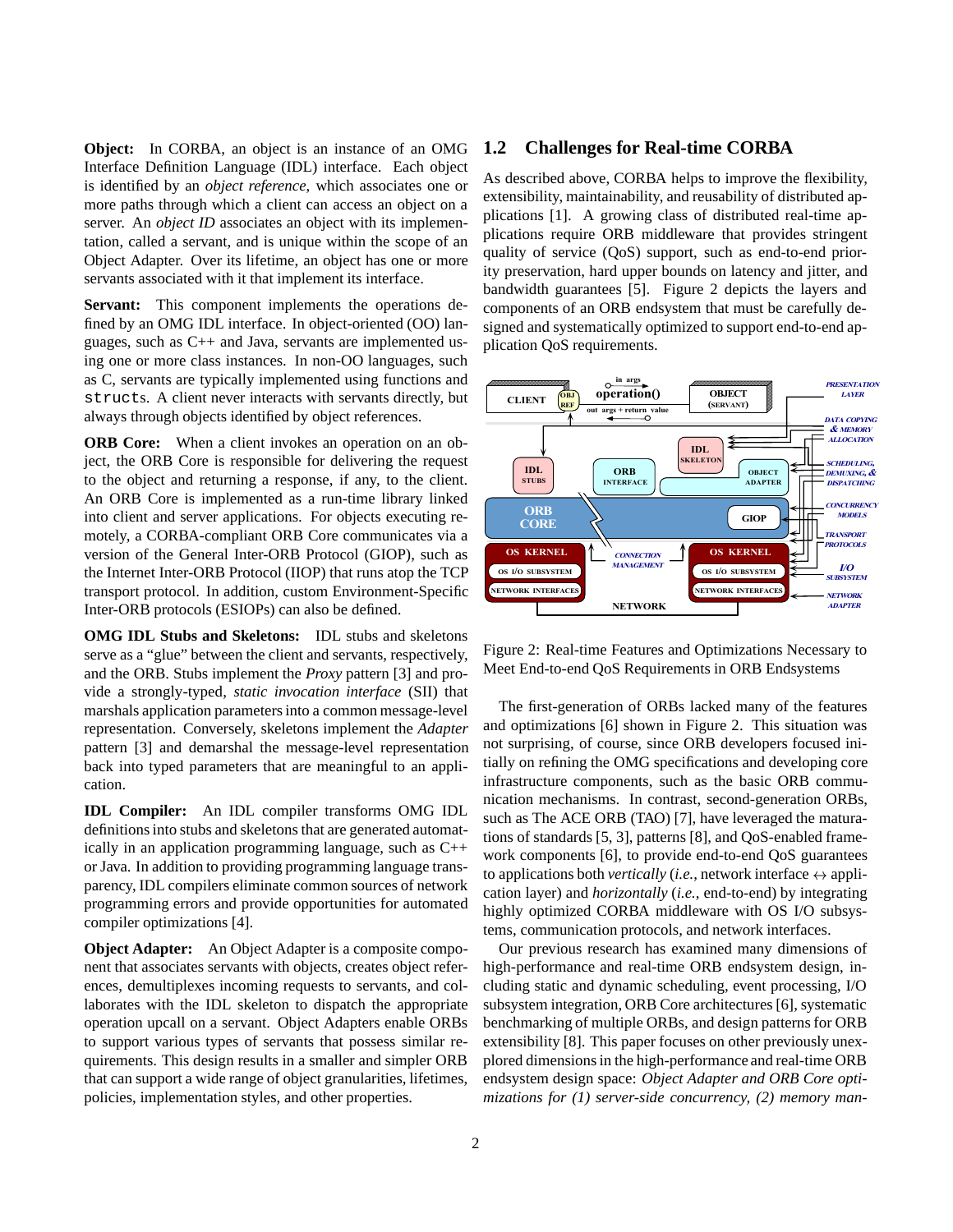### *agement, and (3) CORBA request demultiplexing.*

The optimizations used in TAO are guided by a set of *principle patterns* [9] that we have applied in prior work to optimize middleware [7] and lower-level networking software, such as TCP/IP. Optimization principle patterns document rules for avoiding common design and implementation mistakes that degrade the performance, scalability, and predictability of complex systems. The optimization principle patterns we applied to TAO are shown in Table 1. We applied these optimiza-

|                | <b>Optimization Principle Pattern</b>                  |
|----------------|--------------------------------------------------------|
|                | Optimizing for the common case                         |
| 2              | Eliminating gratuitous waste                           |
| 3              | Shifting computation in time via precomputing          |
| 4              | Passing hints between layers and components            |
| $\overline{5}$ | Not being tied to reference models and implementations |
| 6              | Replacing inefficient general-purpose operations       |
|                | with special-purpose ones                              |
|                | Leveraging system components by exploiting locality    |
| 8              | Adding redundant state to minimize computations        |
| 9              | Using efficient/predictable data structures            |

Table 1: Optimization Principle Patterns Applied in TAO

tion principle patterns in TAO to address the following ORB design and implementation challenges:

**Optimizing the server-side ORB concurrency model:** The concurrency model used to multi-thread an ORB has a substantial impact on its performance, predictability, and scalability. However, concurrency models supported in conventional ORBs, such as thread-per-request or queue-based worker thread pools, incur excessive context switching, synchronization, and data movement overhead [6]. Therefore, TAO employs a leader/followers thread pool model described in Section 2.1. This concurrency model requires no heap memory allocations or locks in the critical path, which is optimal for many types of real-time applications. This optimization is based on the principle patterns of optimizing for the common case, eliminating gratuitous waste, and not being tied to reference implementations.

**Optimizing memory management:** ORBs allocate buffers to send and receive (de)marshaled data. It is important to optimize these allocations since they are a significant source of dynamic memory management and locking overhead. Section 2.2 describes the mechanisms TAO uses to allocate and manipulate internal parameter (de)marshaling buffers. We illustrate how TAO minimizes fragmentation, data copying, and locking for many common application use-cases. The principle patterns of exploiting locality and optimizing for the common case influence these optimizations.

**Optimizing CORBA request demultiplexing:** The time an ORB's Object Adapter spends demultiplexing requests to target object implementations, *i.e.*, servants, can constitute a significant source of ORB overhead for real-time applications [10]. Section 3 describes how Object Adapter demultiplexing strategies impact the scalability and predictability of real-time ORBs. This section also illustrates how TAO's Object Adapter optimizations enable constant time request demultiplexing in the average- and worst-case, *regardless* of the number of objects or operations configured into an ORB. The principle patterns that guide our request demultiplexing optimizations include precomputing, using specialized routines, passing hints in protocol headers, adding extra state, and not being tied to reference models.

The remainder of this paper is organized as follows: Section 2 outlines the ORB Core architecture of CORBA ORBs and evaluates the design and performance of ORB Core optimization principle patterns used in TAO; Section 3 outlines the Portable Object Adapter (POA) architecture of CORBA ORBs and evaluates the design and performance of POA optimization principle patterns used in TAO; and Section 4 provides concluding remarks.

# **2 Optimizing the ORB Core for Realtime Applications**

The ORB Core is a standard component in CORBA that is responsible for connection and memory management, data transfer, endpoint demultiplexing, and concurrency control [2]. An ORB Core is typically implemented as a run-time library linked into both client and server applications. When a client invokes an operation on an object, the ORB Core is responsible for delivering the request to the object and returning a response, if any, to the client. For objects that reside remotely, a CORBA-compliant ORB Core transfers requests via the General Inter-ORB Protocol (GIOP), which is commonly implemented with the Internet Inter-ORB Protocol (IIOP) that runs atop TCP.

Optimizing an ORB Core to support real-time applications requires the resolution of many design challenges. This section outlines several of the most important challenges and describes the optimization principle patterns we applied to maximize the efficiency, predictability, and scalability of TAO's ORB Core. These optimizations include minimizing context switching, synchronization, and data movement in TAO's concurrency model, as well as minimizing dynamic memory allocations and data copies. Additional optimizations for ORB Core connection management are described in [6].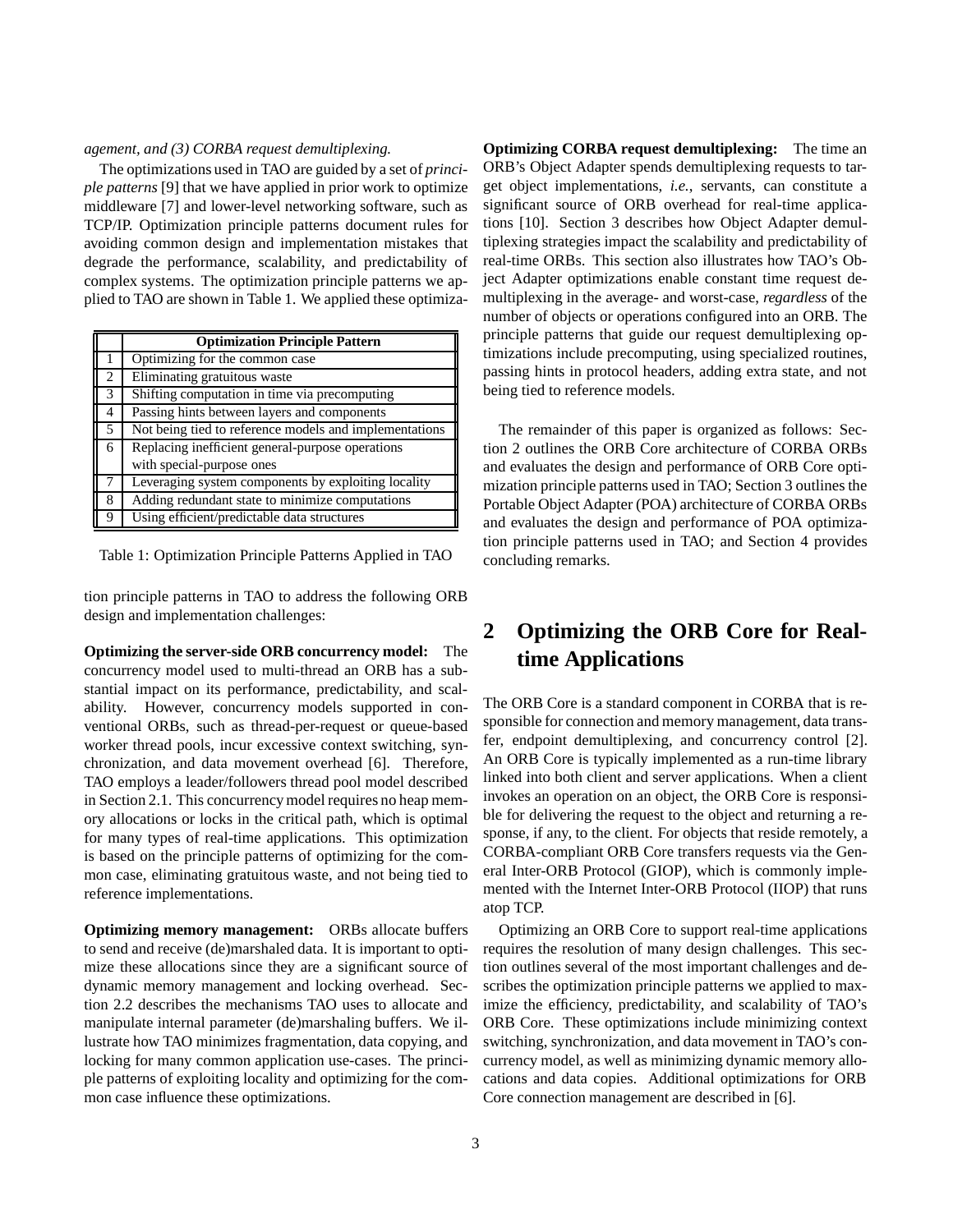### **2.1 ORB Core Concurrency Model Optimizations**

**Motivation:** A common concurrency model used in conventional ORBs is to use a *queue-based worker thread pool*. As shown in Figure 3, the components in this model include a



Figure 3: Server Queue-based Worker Thread Pool Concurrency Model

designated I/O thread, a request queue, and a pool of worker threads. The I/O thread selects (**1**) on the socket endpoints, (**2**) reads new client requests, and (**3**) inserts them into the tail of the request queue. A worker thread in the pool dequeues (**4**) the next request from the head of the queue and (**5**) dispatches it to a user-defined servant operation via an upcall.

The queue-based worker thread pool model is popular for several reasons: (1) it bounds the resources dedicated to threads, (2) it isolates the I/O thread from the concurrency strategy ultimately used to process the request, (3) it is relatively easy to implement, (4) CORBA server applications can control thread creation and control via factory patterns [3], and (5) other concurrency mechanisms, such as thread-per-request or thread pools with lanes [5], can be implemented using this basic model.

However, the queue-based worker thread pool model is inadequate for many types of real-time systems because it (1) *shares dynamically allocated data buffers between threads*, which works against CPU cache affinity and limits the applicability of other optimizations, such as thread-specific storage (TSS) memory management described in Section 2.2, (2) *increases locking overhead* due to the synchronization required to pass data between threads, and (3) can result in *unbounded priority inversions* since a FIFO request queue will queue up all requests at the tail of the queue, irrespective of their priority.

**TAO's leader/followers thread pool server concurrency model:** To alleviate the drawbacks outlined above, TAO uses the *leader/followers* thread pool model shown in Figure 4. In



Figure 4: Leader/Followers Thread Pool Server Concurrency Model

this model, there is no designated I/O thread. Instead, a pool of threads is allocated and all threads in the pool take turns playing the role of the I/O thread. The current leader thread in the server process selects (**1**) on all open client connections. When a request arrives, the leader thread reads (**2**) it into an internal buffer. Once the request is validated, a follower thread in the pool is released to become the new leader (**3**) and the original leader thread dispatches the upcall (**4**). After the upcall returns, the original leader thread becomes a follower and returns to the thread pool. New requests are queued in socket endpoints until a thread in the pool is available to execute the requests.

Compared with the queue-based worker thread pool, the leader/followers thread pool model (1) *improves CPU cache affinity and eliminates dynamic allocation and data buffer sharing between threads* by reading the request into buffer space allocated on the stack of the leader or by using TSS memory allocations, (2) *minimizes locking overhead* by not exchanging data between threads, thereby reducing thread synchronization, and (3) *minimizes priority inversion* since no extra queueing is introduced by the ORB Core. When combined with real-time I/O subsystems, the leader/follower thread pool model can significantly reduce sources of nondeterminism in server ORB request processing.

**Empirical results:** Figure 5 compares the performance of the leader/follower and queue-based worker thread pool concurrency models. These benchmarks were conducted using TAO version 1.0 on a quad-CPU 400 MHz Pentium II Xeon, with 1 GByte RAM, 512 Kb cache on each CPU, running Debian Linux release 2.2.5, and g++ version egcs-2.91.66.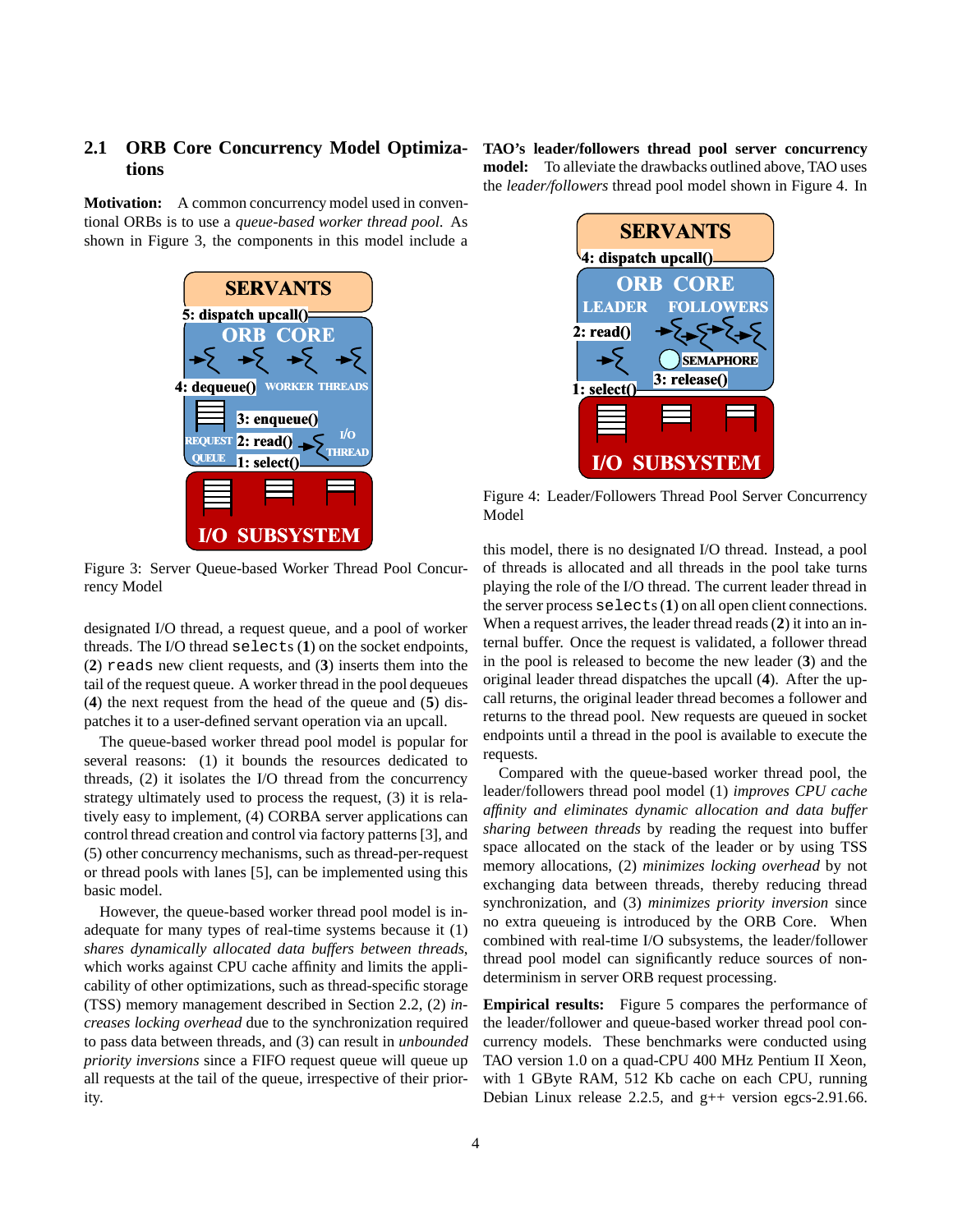Our benchmarks measure the total time required by each con-



Figure 5: Performance of Leader/Follower vs. Queue-based Worker Thread Pool

currency model to process 100,000 CORBA request messages. We varied the number of threads and the amount of application-level processing performed for each request. The results in Figure 5 illustrate the percentage improvement in performance for the leader/followers thread pool model compared with the queue-based worker thread pool model.

As shown in the figure, the leader/followers concurrency model outperformed the queue-based approach for all combinations of threads and application workload. The largest improvement,  $\sim$  2,800%, occurred for a small number of threads and a small amount of work-per-request. As the number of threads and the amount of work-per-request increased the percentage improvement decreased to  $\sim 8\%$ . These results illustrate that the queue-based worker thread pool model incurs a higher amount of overhead for memory allocation, locking, and data movement than the leader/followers model.

Note that on a lightly loaded real-time system, using a small number of threads will generally yield better throughput than a higher number of threads. This difference stems from the higher context switching and locking overhead incurred by threading. As workloads increase, however, addition threads may help improve server throughput, particularly when the server runs on a multi-processor.

### **2.2 Memory Management Optimizations**

**Motivation:** A key source of overhead and non-determinism in conventional ORB Core implementations stems from improper management of memory buffers. Memory buffers are used by CORBA clients to send requests containing marshaled parameters. Likewise, CORBA servers use memory buffers to receive requests containing marshaled parameters.

One source of memory management overhead is incurred by dynamic memory allocation, which is problematic for realtime ORBs. For instance, dynamic memory can fragment the global heap, which decreases ORB predictability. Likewise, locks used to protect a global heap from simultaneous access by multiple threads can increase synchronization overhead and incur priority inversion [6].

Another significant source of memory management overhead involves excessive data copying. For instance, conventional ORBs often resize their internal marshaling buffers multiple times when encoding large operation parameters. Naive memory management implementations use a single buffer that is resized automatically as necessary, which can cause excessive data copying.

**TAO's memory management optimization techniques:** TAO's memory management strategies leverage its concurrency strategies, which minimize thread context switching overhead and priority inversions by eliminating queueing within the ORB's critical path. For example, on the client, the thread that invokes a remote operation is the same thread that completes the I/O required to send the request, *i.e.*, no queueing exists within the ORB. Likewise, on the server, the thread that reads a request completes the upcall to user code, also eliminating queueing within the  $ORB<sup>2</sup>$  These optimizations are based on the principle pattern of exploiting locality and optimizing for the common case.

By avoiding thread context switches and unnecessary queueing, TAO can benefit from memory management optimizations based on *thread-specific storage* (TSS). TSS is a common design pattern [8] for optimizing buffer management in multi-threaded middleware. This pattern allows multiple threads to use one logically global access point to retrieve thread-specific data without incurring locking overhead for each access, which is an application of the optimization principle pattern of avoiding waste. TAO uses this pattern to place its memory allocators into TSS. Using a thread-specific memory pool eliminates the need for intra-thread allocator locks, reduces fragmentation in the allocator, and helps minimize priority inversion in real-time applications.

In addition, TAO minimizes unnecessary data copying by keeping a linked list of marshaling buffers. As shown in Figure 6, operation arguments are marshaled into TSS allocated buffers. The buffers are linked together to minimize data copying. Gather-write I/O system calls, such as writev, can then write these buffers atomically without requiring multiple OS calls, unnecessary data allocation, or copying. TAO's memory management design also supports special allocators, such

<sup>&</sup>lt;sup>2</sup>Any queueing required by the ORB endsystem is performed in the OS I/O subsystem.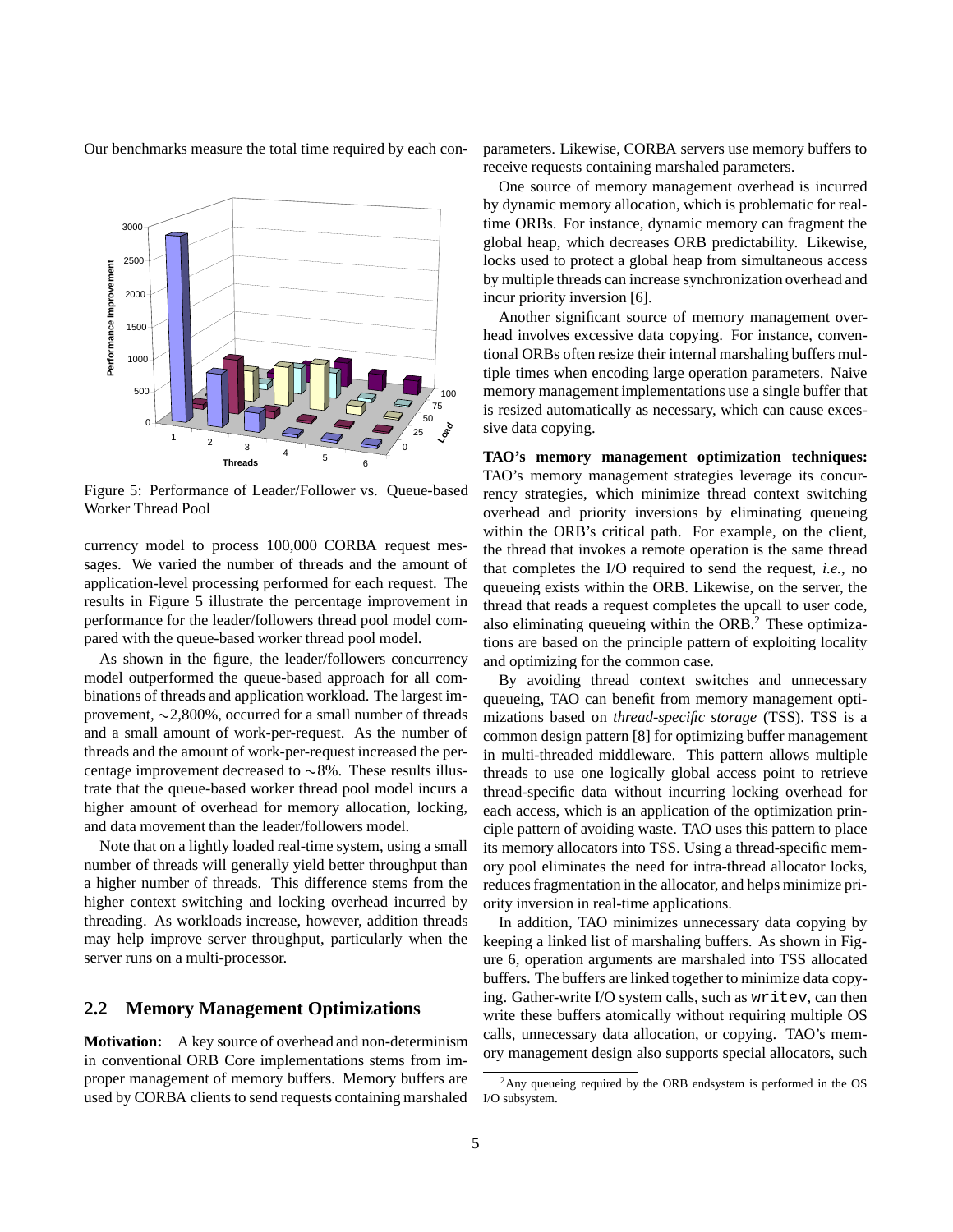

Figure 6: TAO's Internal Memory Management

as zero-copy schemes that share memory pools between user processes, the OS kernel, and network interfaces.

**Empirical results:** Figure 7 compares buffer allocation time for a CORBA request using thread-specific storage (TSS) allocators with that of using a global heap allocator. These



Figure 7: Buffer Allocation Time using TSS and Global Heap Allocators

experiments were executed on a Pentium II/450 with 256Mb of RAM, running LynxOS 3.0, which is a real-time OS. The test program contained a group of ORB buffer (de)allocations intermingled with a pseudo-random sequence of regular (de)allocations. This use-case is typical of middleware frameworks like CORBA, where application code is called from the framework and vice-versa. Both experiments perform the same sequence of memory allocation requests, with one experiment using a TSS allocator for the ORB buffers and the other using a global allocator.

In this experiment, we perform  $\sim$  16 ORB buffer allocations and  $\sim$ 1,000 regular data allocations. The exact series of allocations is not important, as long as both experiments perform the same number. If there is one series of allocations where the global heap allocator behaves non-deterministically, it is not suitable for hard real-time systems.

Our results in Figure 7 illustrate that TAO's TSS allocators isolate the ORB from variations in global memory allocation strategies.<sup>3</sup> In addition, this experiment shows how TSS allocators are more efficient than global memory allocators since they eliminate locking overhead. In general, reducing locking overhead throughout an ORB is important to support real-time applications with deterministic QoS requirements [6].

# **3 Optimizing the POA for Real-time Applications**

### **3.1 POA Overview**

The OMG CORBA specification [2] standardizes several server-side components in CORBA-compliant ORBs. These components include the Portable Object Adapter (POA), standard interfaces for object implementations (*i.e.*, servants), and refined definitions of skeleton classes for various programming languages, such as Java and C++.

These standard POA features allow application developers to write more flexible and portable CORBA servers. They also make it possible to (1) conserve resources by activating objects on-demand and to (2) generate so-called persistent object references, which remain valid after the originating server process terminates. Server applications can configure these new features portably using *policies* associated with each POA.

CORBA 2.2 allows server developers to create *multiple* Object Adapters, each with its own set of policies. Although this is a powerful and flexible programming model, it can incur significant run-time overhead because it complicates the request demultiplexing path within a server ORB. This is particularly problematic for real-time applications since naive Object Adapter implementations can substantially increase priority inversion and non-determinism [10].

Optimizing a POA to support real-time applications requires the resolution of several design challenges. This section outlines these challenges and describes the optimization principle patterns we applied to maximize the predictability, performance, and scalability of TAO's POA.

### **3.2 Optimizing POA Demultiplexing**

Scalable and predictable POA demultiplexing is important for many applications that have stringent hard real-time timing

<sup>&</sup>lt;sup>3</sup>There is a very small variation in the TSS allocator performance; but the variation is bounded and thus the strategy is completely predictable.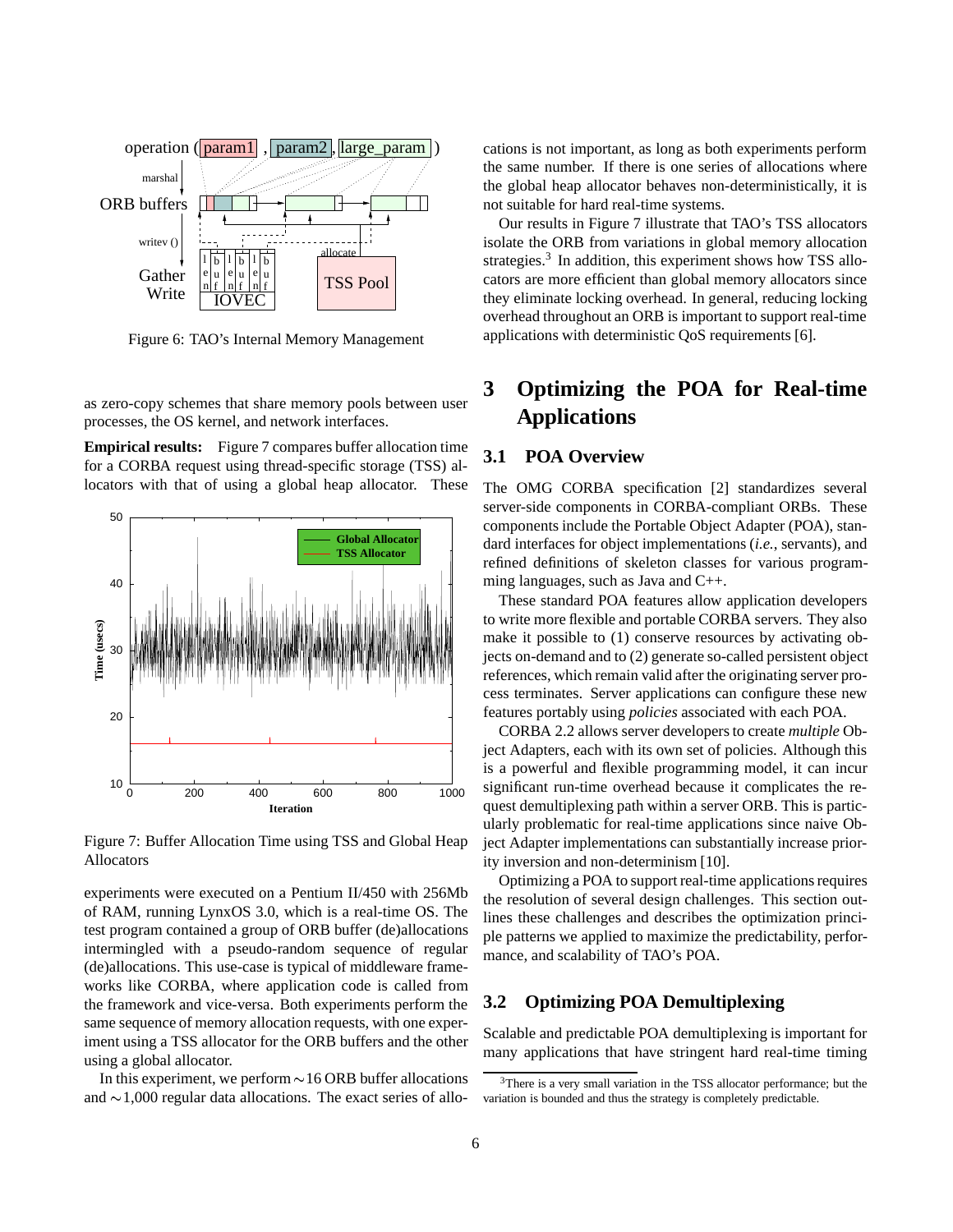constraints. Below, we outline the steps involved in demultiplexing a client request through a CORBA server and then qualitatively and quantitatively evaluate alternative demultiplexing strategies.

#### **3.2.1 Overview of CORBA Request Demultiplexing**

A standard GIOP-compliant client request contains the identity of its object and operation. An object is identified by an object key, which is an octet sequence. An operation is represented as a string. As shown in Figure 8, the ORB



Figure 8: CORBA 2.2 Logical Server Architecture

endsystem must perform the following demultiplexing tasks:

**Steps 1 and 2:** The OS protocol stack demultiplexes the incoming client request multiple times, starting from the network interface, through the data link, network, and transport layers up to the user/kernel boundary (*e.g.*, the socket layer), where the data is passed to the ORB Core in a server process.

**Steps 3, and 4:** The ORB Core uses the addressing information in the client's object key to locate the appropriate POA and servant. POAs can be organized hierarchically. Therefore, locating the POA that contains the designated servant can involve a number of demultiplexing steps through the nested POA hierarchy.

**Step 5 and 6:** The POA uses the operation name to find the appropriate IDL skeleton, which demarshals the request buffer into operation parameters and performs the upcall to code supplied by servant developers to implement the object's operation.

The conventional deeply-layered ORB endsystem demultiplexing implementation shown in Figure 8 is generally inappropriate for high-performance and real-time applications for the following reasons:

**Decreased efficiency:** Layered demultiplexing reduces performance by increasing the number of internal tables that must be searched as incoming client requests ascend through the processing layers in an ORB endsystem. Demultiplexing client requests through all these layers can be expensive, particularly when a large number of operations appear in an IDL interface and/or a large number of servants are managed by an Object Adapter.

**Increased priority inversion and non-determinism:** Layered demultiplexing can cause priority inversions because servant-level quality of service (QoS) information is inaccessible to the lowest-level device drivers and protocol stacks in the I/O subsystem of an ORB endsystem. Therefore, an Object Adapter may demultiplex packets according to their FIFO order of arrival. FIFO demultiplexing can cause higher priority packets to wait for a non-deterministic period of time while lower priority packets are demultiplexed and dispatched.

Conventional implementations of CORBA incur significant demultiplexing overhead. For instance, [10] shows that conventional ORBs spend  $\sim$ 17% of the total server time processing demultiplexing requests. Unless this overhead is reduced and demultiplexing is performed predictably, ORBs cannot provide uniform, scalable QoS guarantees to real-time applications.

The remainder of this section focuses on demultiplexing optimizations performed at the ORB layer, *i.e.*, steps 3 through 6.

#### **3.2.2 Overview of Alternative Demultiplexing Strategies**

As illustrated in Figure 8, demultiplexing a request to a servant and dispatching the designated servant operation involves several steps. Below, we qualitatively outline the most common demultiplexing strategies used in CORBA ORBs. Section 3.2.3 then quantitatively evaluates the strategies that are appropriate for each layer in the ORB.

**Linear search:** This strategy searches through a table sequentially. If the number of elements in the table is small, or the application has no stringent QoS requirements, linear search may be an acceptable demultiplexing strategy. For realtime applications, however, linear search is undesirable since it does not scale up efficiently or predictably to a large number of servants or operations. In this paper, we evaluate linear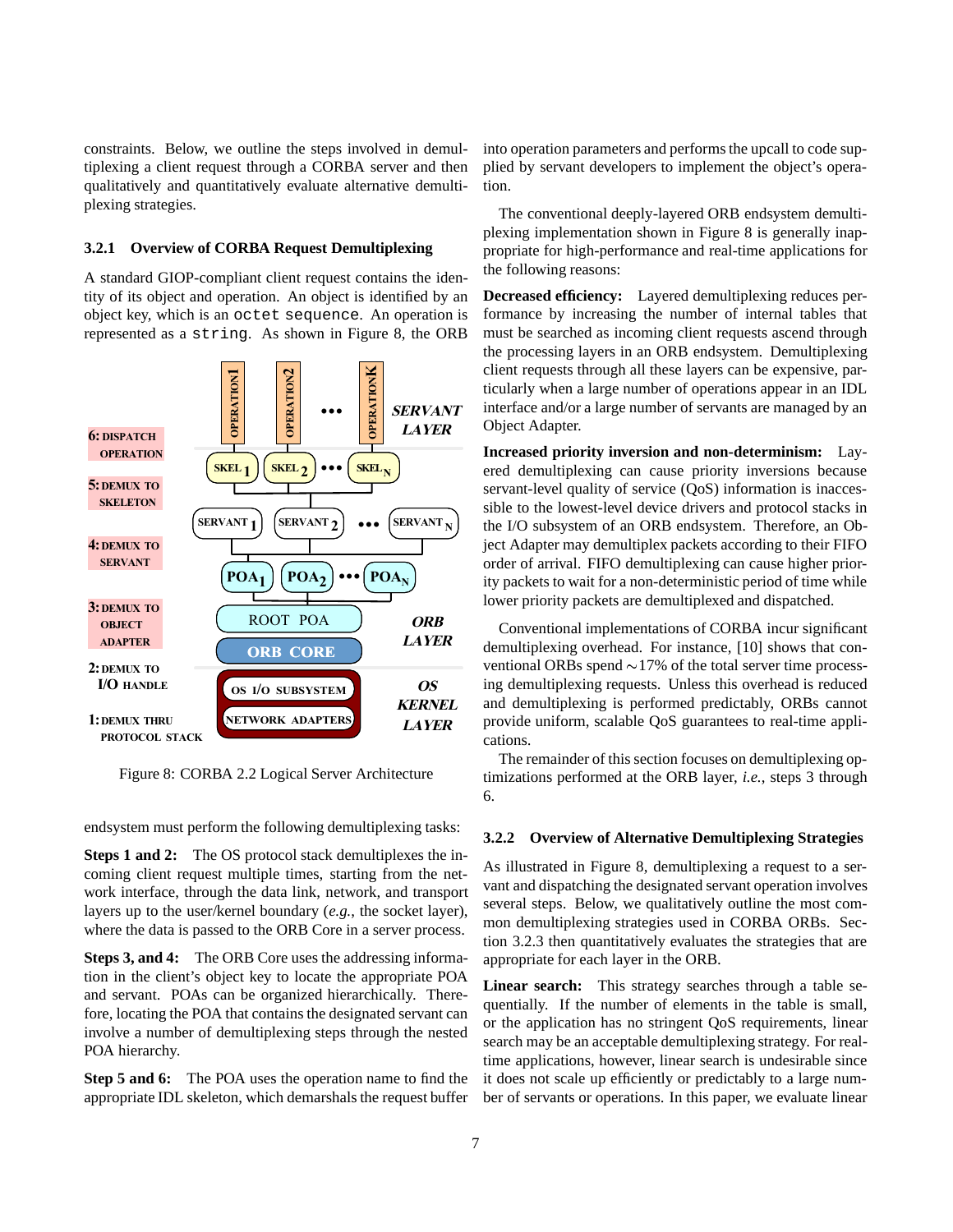search only to provide an upper-bound on worst-case performance, though some ORBs still use linear search for operation demultiplexing.

**Binary search:** Binary search is a more scalable demultiplexing strategy than linear search since its  $O(\lg n)$  lookup time is effectively constant for most applications. However, insertions and deletions can be complicated since data must be sorted for the binary search algorithm to work correctly. Therefore, binary search is primarily applicable for ORB operation demultiplexing since all insertions and sorting can be performed off-line by an IDL compiler. In contrast, using binary search to demultiplex requests to servants is more problematic since servants can be inserted or removed dynamically at run-time.

**Dynamic hashing:** Many ORBs use dynamic hashing as their Object Adapter demultiplexing strategy. Dynamic hashing provides  $O(1)$  performance for the average case and supports dynamic insertions more readily than binary search. However, due to the potential for collisions, its worst-case execution time is  $O(n)$ , which makes it inappropriate for hard real-time applications that require efficient and predictable worst-case ORB behavior. Moreover, depending on the hash algorithm, dynamic hashing may incur a fairly high constant overhead [10].

**Perfect hashing:** If the set of operations or servants is known *a priori*, dynamic hashing can be improved by precomputing a collision-free *perfect hash function*. Perfect Hashing is based on the optimization principle patterns of precomputing and using specialized routines. A demultiplexing strategy based on perfect hashing executes in constant time and space. This property makes perfect hashing well-suited for deterministic real-time systems that can be configured statically [10], *i.e.*, if the number of objects and operations can be determined off-line.

**Active demultiplexing:** Although the number and names of operations can be known *a priori* by an IDL compiler, the number and names of servants are generally more dynamic. In such cases, it is possible to use the object ID and POA ID stored in an object key to index directly into a table managed by an Object Adapter. This so-called *active demultiplexing* [10] strategy provides a low-overhead,  $O(1)$  lookup technique that can be used throughout an Object Adapter. Active demultiplexing uses the optimization principle pattern of not being tied to reference models and passing hints in headers.

Table 2 summaries the demultiplexing strategies considered in the implementation of TAO's POA.

| <b>Strategy</b> | <b>Search Time</b>  | <b>Comments</b>            |
|-----------------|---------------------|----------------------------|
| Linear          | O(n)                | Simple to implement        |
| Search          |                     | Does not scale             |
| Binary          | $O(\lg n)$          | Additions/deletions        |
| Search          |                     | are expensive              |
| Dynamic         | $O(1)$ average case | Hashing overhead           |
| Hashing         | $O(n)$ worst case   |                            |
| Perfect         | $O(1)$ worst case   | For static configurations, |
| Hashing         |                     | generate collision-free    |
|                 |                     | hashing functions          |
| Active          | $O(1)$ worst case   | For system generated       |
| Demuxing        |                     | keys, add direct indexing  |
|                 |                     | information to keys        |

Table 2: Summary of POA Demultiplexing Strategies

### **3.2.3 The Performance of Alternative POA Demultiplexing Strategies**

Section 3.2.1 describes the demultiplexing steps a CORBA request goes through before it is dispatched to a user-supplied servant method. These demultiplexing steps include finding the Object Adapter, the servant, and the skeleton code. This section empirically evaluates the strategies that TAO uses for each demultiplexing step. The hardware and software configuration for this experiment is described in Section 2.1.

**POA demultiplexing:** An ORB Core must locate the POA corresponding to an incoming client request. Figure 8 shows that POAs can be nested arbitrarily. Although nesting provides a useful way to organize policies and namespaces hierarchically, the POA's nesting semantics complicate demultiplexing compared with the original CORBA Basic Object Adapter (BOA) demultiplexing [10] specification.

To support ORB server applications that have deeply nested POA hierarchies, we use active demultiplexing for the POA demultiplexing phase, as follows:

- 1. All lookups start at the RootPOA.
- 2. The RootPOA maintains a POA table that points to all the POAs in the hierarchy.
- 3. Object keys include an index into the POA table to identify the POA where the object was activated. TAO's ORB Core uses this index as the active demultiplexing key.
- 4. In some cases, the POA name also may be needed, *e.g.*, if the POA is activated on-demand. Therefore, the object reference contains both the name and the index.

We conducted an experiment to measure the effect of increasing the POA nesting level on the time required to lookup the appropriate POA in which the servant is registered. We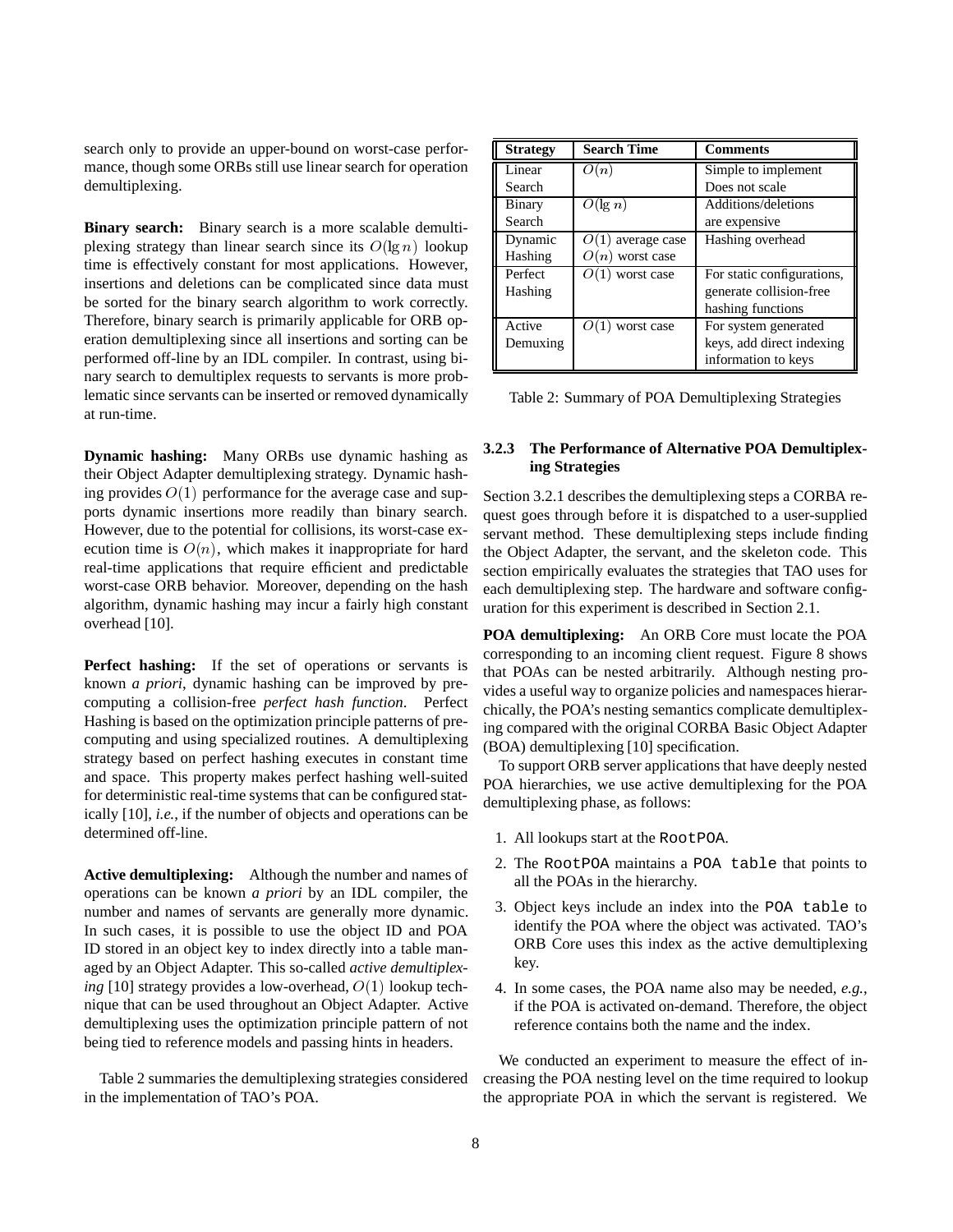used a range of POA depths, 1 through 25. The results are shown in Figure 9. The experiment was conducted on POAs



Figure 9: Effect of POA Depth on POA Demultiplexing Latency

whose object references remain valid across different executions of a server (persistent) and those that do not (transient). The results show that using active demultiplexing for POA demultiplexing provides optimal predictability and scalability for both the cases, just as it does when used for servant demultiplexing, as described next.

**Servant demultiplexing:** Once the ORB Core demultiplexes a client request to the right POA, this POA demultiplexes the request to the correct servant. The following discussion compares the various servant demultiplexing techniques described in Section 3.2.2. TAO uses the Service Configurator [8], Bridge, and Strategy patterns [3] to defer the configuration of the desired servant demultiplexing strategy until ORB initialization, which can be performed either *statically* at compile-time or *dynamically* at run-time. Figure 10 illustrates the class hierarchy of strategies that can be configured into TAO's POAs.

To evaluate the scalability of TAO, our experiments used a range of servants, 1 to 1,000 by increments of 100, in the server. Figure 11 shows the latency for servant demultiplexing as the number of servants increases. This figure illustrates that active demultiplexing is a highly predictable, low-latency servant lookup strategy. In contrast, dynamic hashing incurs higher constant overhead to compute the hash function. Moreover, its performance degrades gradually as the number of servants increases and the number of collisions in the hash table increase. Likewise, linear search does not scale for any realistic system, since its performance degrades rapidly as the number of servants increase.

Note that we did not implement the perfect hashing strategy for servant demultiplexing. Although it is possible to know *a*



Figure 10: TAO's Class Hierarchy for POA Active Object Map Strategies



Figure 11: Servant Demultiplexing Latency with Alternative Search Techniques

*priori* the set of servants in each POA for highly static systems, creating perfect hash functions repeatedly during application development is tedious. We omitted binary search for similar reasons, *i.e.*, it requires maintaining a sorted active object map every time an object is activated or deactivated. Moreover, since the object key is created by a POA, active demultiplexing provides equivalent, or better, performance than perfect hashing or binary search.

**Operation demultiplexing:** The final step at the Object Adapter layer involves demultiplexing a request to the appropriate skeleton, which demarshals the request and dispatches the designated operation upcall in the servant. To measure operation demultiplexing overhead, our experiments defined a range of operations, 1 through 50, in the IDL interface.

For ORBs like TAO that target real-time embedded systems, operation demultiplexing must be efficient, scalable, and pre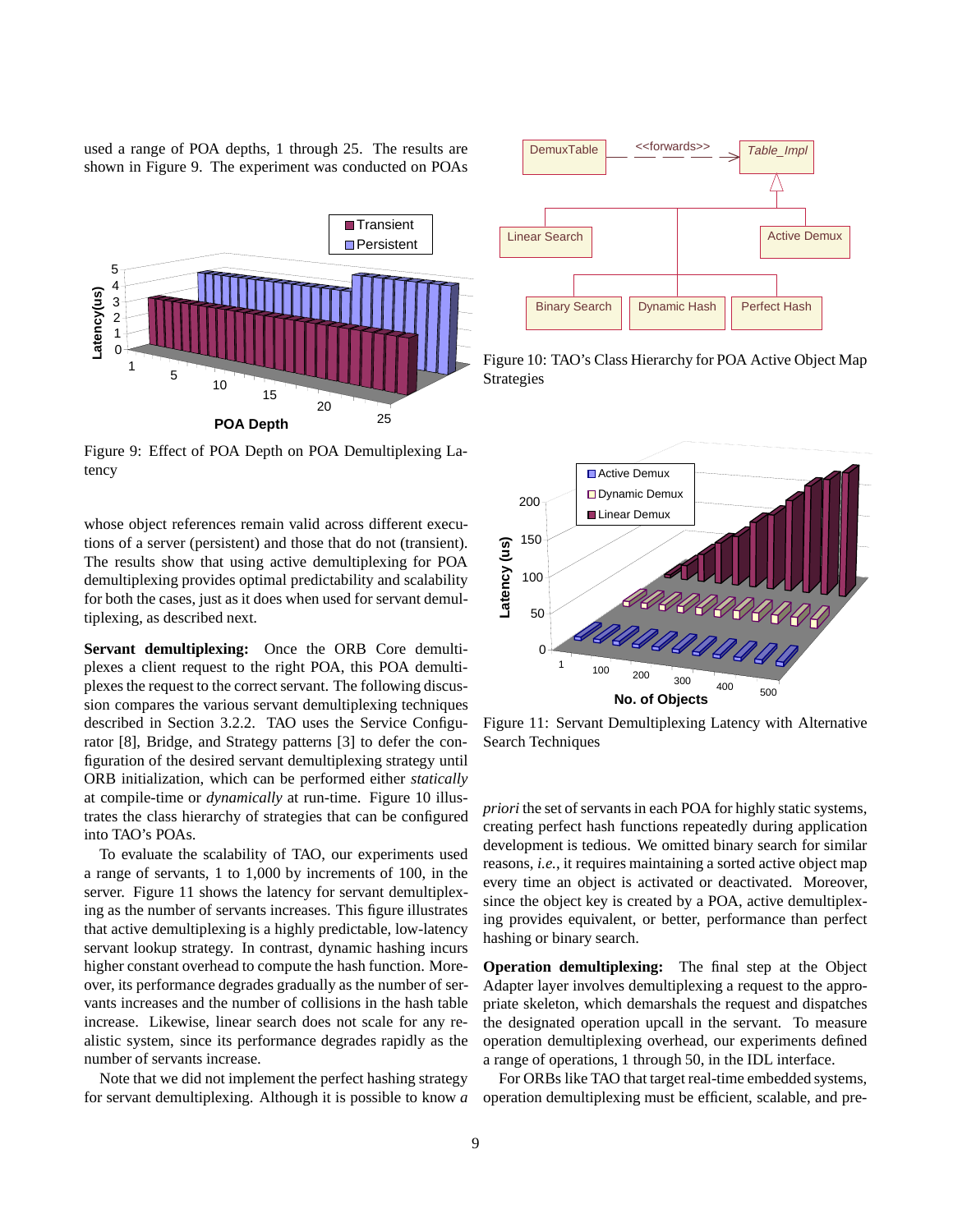dictable. Therefore, we generate efficient operation lookup using GPERF, which is a freely available perfect hash function generator we developed to automatically construct perfect hash functions from user-supplied keyword lists.

Figure 12 illustrates the interaction between the TAO IDL compiler and GPERF. When perfect hashing, linear search and



Figure 12: Integrating TAO's IDL Compiler and GPERF

binary search operation demultiplexing strategies are selected, TAO's IDL compiler invokes GPERF as a co-process to generate an optimized lookup strategy for operation names in IDL interfaces.

The lookup key for this phase is the operation name, which is a string defined by developers in an IDL file. However, it is not permissible to modify the operation string name to include active demultiplexing information. Active demultiplexing cannot be used without modifying the GIOP protocol.4 Therefore, TAO uses perfect hashing for operation demultiplexing. Perfect hashing is well-suited for this purpose since all operations names are known at compile time.

Figure 13 plots operation demultiplexing latency as a function of the number of operations. This figure illustrates that perfect hashing is extremely predictable and efficient, outperforming dynamic hashing and binary search. As expected, linear search depends on the number and ordering of operations, which is not only inefficient, but also complicates worst-case schedulability analysis for real-time applications.

**Optimizing servant-based lookups:** When a CORBA request is dispatched by the POA to the servant, the POA uses the object ID in the request header to find the servant in its *active object map*. Section 3.2.3 describes how TAO's lookup strategies provide efficient, predictable, and scalable mechanisms to dispatch requests to servants based on object IDs. In particular, TAO's active demultiplexing strategy enables constant  $O(1)$  lookup in the average- and worst-case, regardless of the number of servants in a POA's active object map.



Figure 13: Operation Demultiplexing Latency with Alternative Search Techniques

However, certain POA operations and policies require lookups on active object map to be based on the *servant pointer* rather than the object ID. For instance, the this method on the servant can be used with the IM-PLICIT ACTIVATION POA policy outside the context of request invocation. This operation allows a servant to be activated implicitly if the servant is not already active. If the servant is already active, it will return the object reference corresponding to the servant.

Unfortunately, naive POA's active object map implementations incur worst-case performance for servant-based lookups. Since the primary key is the object ID, servant-based lookups degenerate into a linear search, even when active demultiplexing is used for the object ID-based lookups. As shown in Figure 11, linear search becomes prohibitively expensive as the number of servants in the active object map increase. This overhead is particularly problematic for real-time applications, such as avionics mission computing systems, that  $(1)$  create a large number of objects using this during their initialization phase and (2) must reinitialize rapidly to recover from transient power failures.

To alleviate servant-based lookup bottlenecks, we apply the principle pattern of adding extra state to the POA in the form of a *reverse-lookup* map that associates each servant with its object ID in  $O(1)$  average-case time. In TAO, this reverse-lookup map is used in conjunction with the Active Demultiplexing map that associates each object ID to its servant. Figure 14 shows the time required to find a servant, with and without the reverse-lookup map, as the number of servants in a POA increases.

Servants are allocated from arbitrary memory locations. Since we have no control over the pointer value format, TAO

<sup>4</sup>We are investigating modifications to the GIOP protocol for hard realtime systems that possess stringent latency and message-footprint requirements.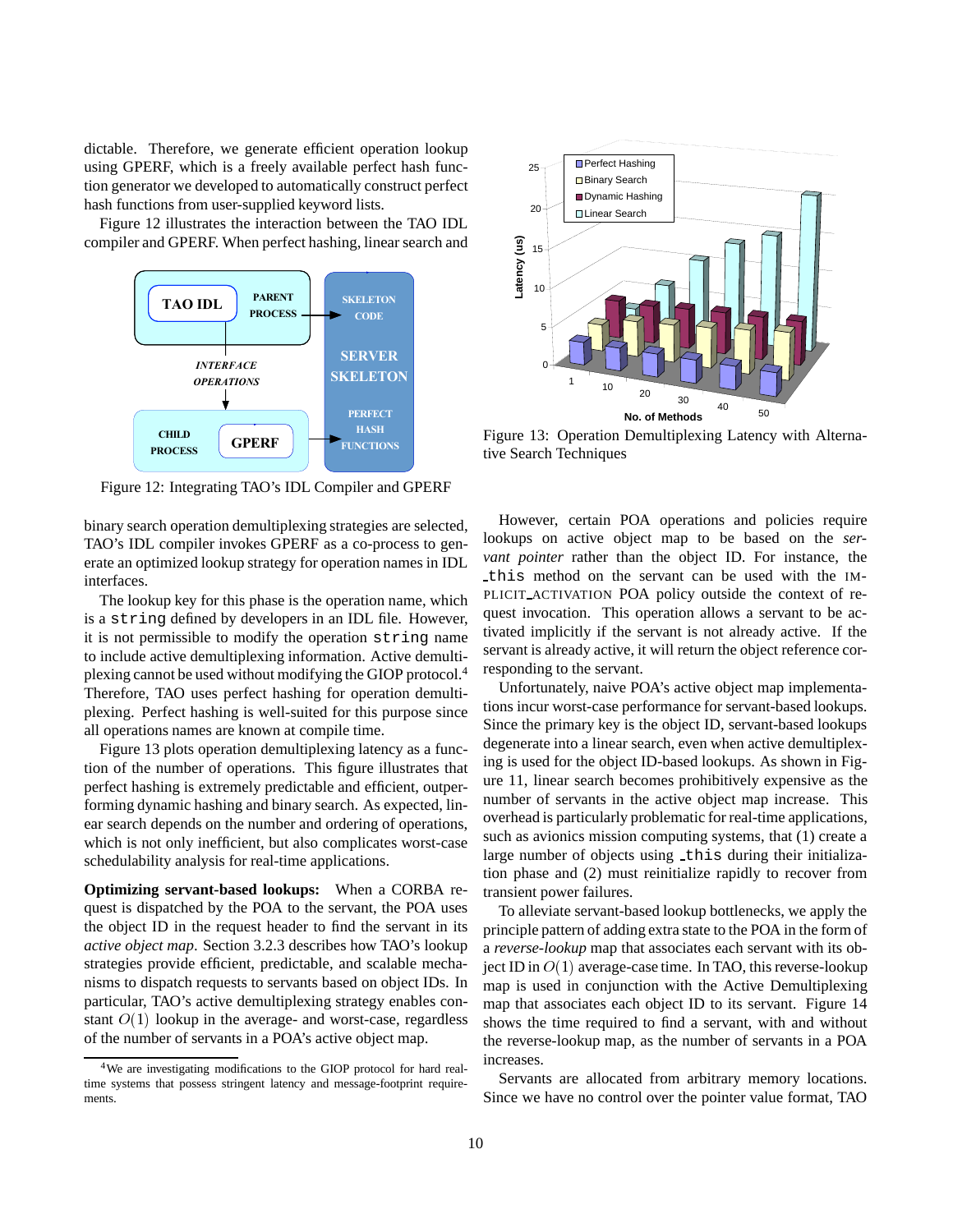

Figure 14: Benefits of Adding a Reverse-Lookup Map to the POA

uses a hash map for the reverse-lookup map. The value of the servant pointer is used as the hash key. Although hash maps do not guarantee  $O(1)$  worst-case behavior, they do provide a significant average-case performance improvement over linear search.

A reverse-lookup map can be used only with the UNIQUE ID POA policy since with the MULTIPLE ID POA policy, a servant may support many object IDs. This constraint is not a shortcoming since servant-based lookups are only required with the UNIQUE ID policy. One downside of adding a reverse-lookup map to the POA, however, is the increased overhead of maintaining an additional table in the POA. For every object activation and deactivation, two updates are required in the active object map: (1) to the reverse-lookup map and the (2) to the active demultiplexing map used for object ID lookups. However, this additional processing does not affect the critical path of object ID lookups during run-time.

**Summary of TAO's POA demultiplexing strategies:** Based on the results of our benchmarks described above, Figure 15 summarizes the demultiplexing strategies that we have determined to be most appropriate for real-time applications. Figure 15 shows the use of active demultiplexing for the POA names, active demultiplexing for the servants, and perfect hashing for the operation names. Table 3 depicts the time in microseconds  $(\mu s)$  spent in each activity as a TAO server processes a request on the quad-CPU 400 MHz Pentium II Xeon used for the benchmarks described in Section 2.1.

All of TAO's optimized demultiplexing strategies described above are entirely compliant with the CORBA specification. Thus, no changes are required to the standard POA interfaces



Figure 15: TAO's Default Demultiplexing Strategies

| <b>Demultiplexing Stage</b> | Absolute Time $(\mu s)$ |
|-----------------------------|-------------------------|
| 1. Parsing object key       |                         |
| 2. POA demux                |                         |
| 3. Servant demux            |                         |
| 4. Operation demux          |                         |
| 5. Parameter demarshal      | operation dependent     |
| 6. User upcall              | servant dependent       |
| 7. Return value marshal     | operation dependent     |

Table 3: Time Spent in Each Demultiplexing Step

specified in CORBA specification [2].

### **4 Concluding Remarks**

Developers of real-time systems are increasingly using offthe-shelf middleware components to lower software lifecycle costs and decrease time-to-market. In contemporary business environments, the flexibility offered by CORBA makes it an attractive middleware architecture. Since CORBA is not tightly coupled to a particular OS or programming language, it can be adapted readily to "niche" markets, such as real-time embedded systems, which are not well covered by other middleware. In this sense, CORBA has an advantage over other middleware, such as DCOM or Java RMI, since it can be integrated into a wider range of platforms and languages.

The POA and ORB Core optimizations and performance results presented in this paper support our contention that the next-generation of standard CORBA ORBs will be well-suited for distributed real-time systems that require efficient, scalable, and predictable performance. Table 4 summarizes which TAO optimizations are associated with which principle patterns, as well as emphasizing that all the optimizations are fully compliant with the standard CORBA specification.

Our primary focus on the TAO project has been to research, develop, and optimize policies and mechanisms that allow